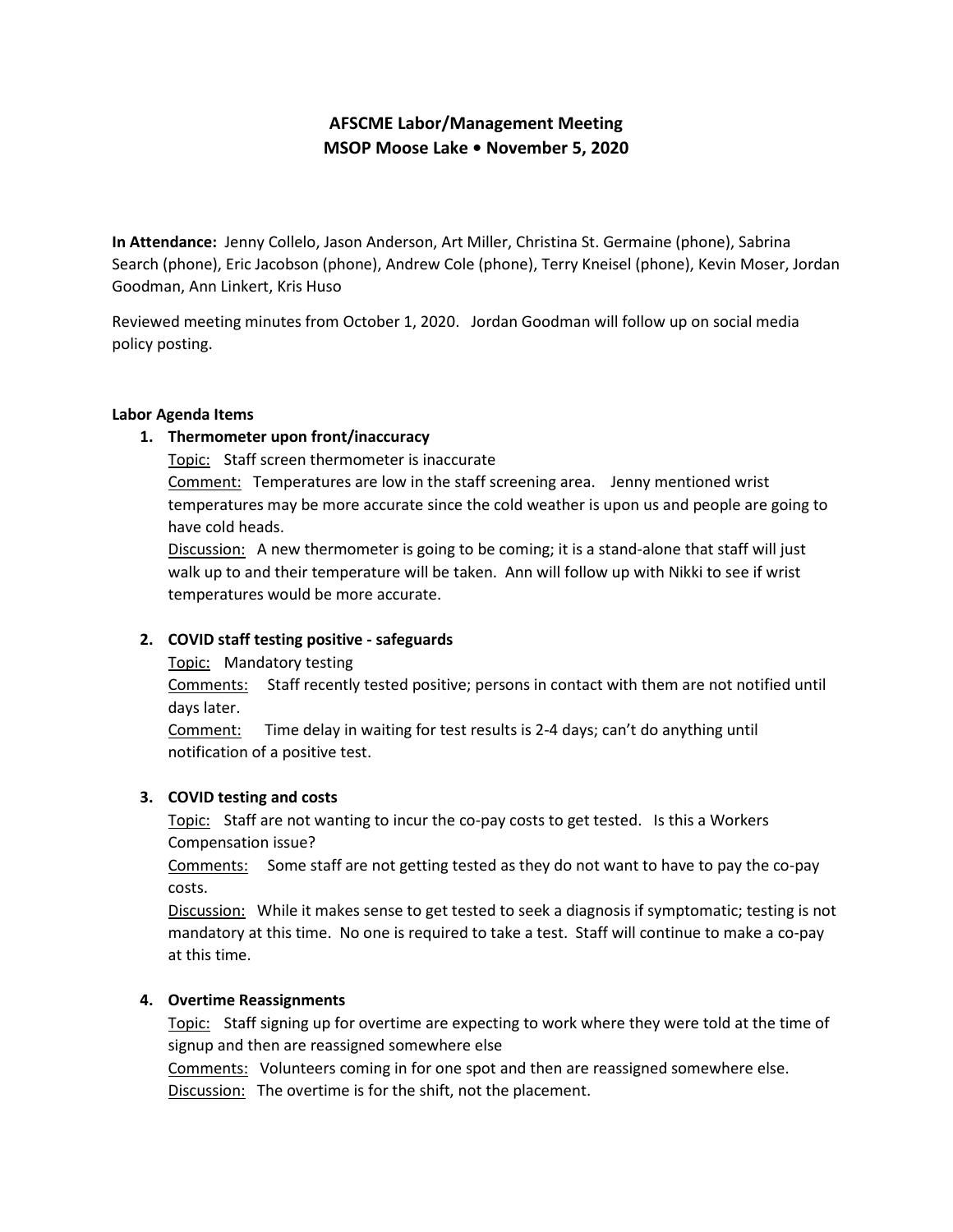## **5. Double Force**

Topic: Overnight staff being double forced Comments: Overnight staff that are being forced, find a replacement and then before their shift ends, are forced again.

Discussion: Administration can't control this; these are unusual circumstances which happen infrequently. There is no contract language which governs this specific scenario.

## **6. Process for staff returning to work after testing positive for COVID**

Topic: Staff are returning to work still with symptoms. Are they still contagious? Comments: Staff are feeling uneasy with staff come back to work after testing positive. Discussion: HR clears them after positive with a minimum 10-day threshold; must be 24 hours with no fever. To date, no employees have been permitted to return if the pose a risk of transmission. COVID paid leave is 80 hours; beyond that, if still sick, HR recommends other leave.

## **Management Agenda Items**

## **1. Pat Searches**

Topic: Decrease in the quality of pat searches

Discussion: Cory Vargason and Rich O'Connor have met with the job coaches. There has been a decrease in the quality of pat searches. All staff will be retrained on pat search module.

## **2. Staffing Update**

Topic: New Employee Orientation (NEO) Discussion: There will be no NEO in November; 4 staff will be in the December class. We continue to interview and go through the hiring process.

# **3. COVID Fatigue/Complacency**

Topic: Mask Compliance and fatigue

Discussion: 3<sup>rd</sup> week of 100 percent mask compliance. Staff fatigue and letting our guard down. If sick, stay home; err on the side of caution. Any front-line staff that have ideas or better practices to do something, please present ideas.

# **4. Essential Employees/Weather Expectations**

#### Topic: Governor shut down for weather

Discussion: Nothing has changed since last year. Almost all AFSCME employees, with the exception of a few, are essential employees and are expected to report to work. Must make an attempt to get to work during course of shift, if can't, in some cases Comp or vacation maybe used.

#### **Add-On Items/Questions:**

• Can MSOP post rotations in vacancy posts? [Response] No, as sometimes they need to be adjusted after they've already been posted.